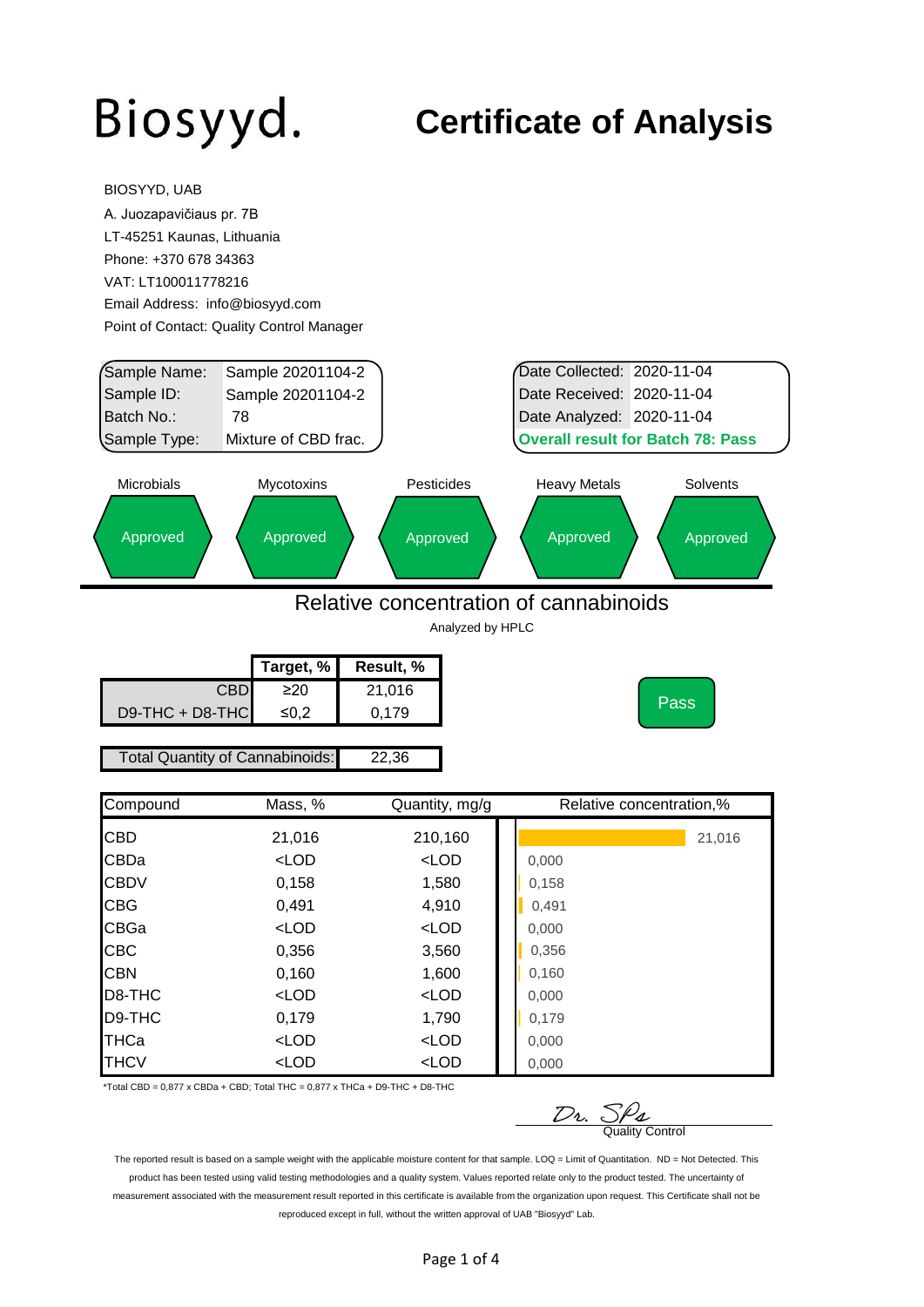|              | Sample Name: Sample 20201104-2 | Date Collected: 2020-11-04         |  |
|--------------|--------------------------------|------------------------------------|--|
| Sample ID:   | Sample 20201104-2              | Date Received: 2020-11-04          |  |
| Batch No.:   | 78                             | Date Analyzed: 2020-11-04          |  |
| Sample Type: | Mixture of CBD frac.           | <b>Overall result for Batch 78</b> |  |

### **Certificate of Analysis**

**Overall result for Batch 78: Pass** 

#### **Terpenes** Analyzed by GC/FID

| Compound             | Mass, %                                                                | Quantity, mg/g | <b>Relative concentration</b> |      |
|----------------------|------------------------------------------------------------------------|----------------|-------------------------------|------|
| <b>α-Pinene</b>      | 0,67                                                                   | 6,68           |                               | 0,67 |
| Camphene             | $<$ LOD                                                                | $<$ LOD        | 0,00                          |      |
| β-Myrcene            | 0,21                                                                   | 2,10           | 0,21                          |      |
| $\beta$ -Pinene      | $<$ LOD                                                                | $<$ LOD        | 0,00                          |      |
| δ-3-Carene           | $<$ LOD                                                                | $<$ LOD        | 0,00                          |      |
| α-Terpinene          | $<$ LOD                                                                | $<$ LOD        | 0,00                          |      |
| Ocimene 1            | $<$ LOD                                                                | $<$ LOD        | 0,00                          |      |
| D-Limonene           | 0,74                                                                   | 7,40           |                               | 0,74 |
| $p$ -Cymene          | $<$ LOD                                                                | $<$ LOD        | 0,00                          |      |
| Ocimene <sub>2</sub> | $<$ LOD                                                                | $<$ LOD        | 0,00                          |      |
| Eucalyptol           | $<$ LOD                                                                | $<$ LOD        | 0,00                          |      |
| y-Terpinene          | $<$ LOD                                                                | $<$ LOD        | 0,00                          |      |
| Terpinolene          | <lod< td=""><td><math>&lt;</math>LOD</td><td>0,00</td><td></td></lod<> | $<$ LOD        | 0,00                          |      |
| Linalool             | 0,15                                                                   | 1,45           | 0,15                          |      |
| Geraniol             | $<$ LOD                                                                | $<$ LOD        | 0,00                          |      |
| β-Caryophyllene      | 0,04                                                                   | 0,35           | 0,04                          |      |
| a-Humulene           | $<$ LOD                                                                | $<$ LOD        | 0,00                          |      |
| Guaiol               | $<$ LOD                                                                | $<$ LOD        | 0,00                          |      |
|                      | Total:<br>1,798                                                        | 17,98          |                               |      |

 $D_2$ .  $S_2$ <br>Quality Control

The reported result is based on a sample weight with the applicable moisture content for that sample. LOQ = Limit of Quantitation. ND = Not Detected. This product has been tested using valid testing methodologies and a quality system. Values reported relate only to the product tested. The uncertainty of measurement associated with the measurement result reported in this certificate is available from the organization upon request. This Certificate shall not be reproduced except in full, without the written approval of UAB "Biosyyd" Lab.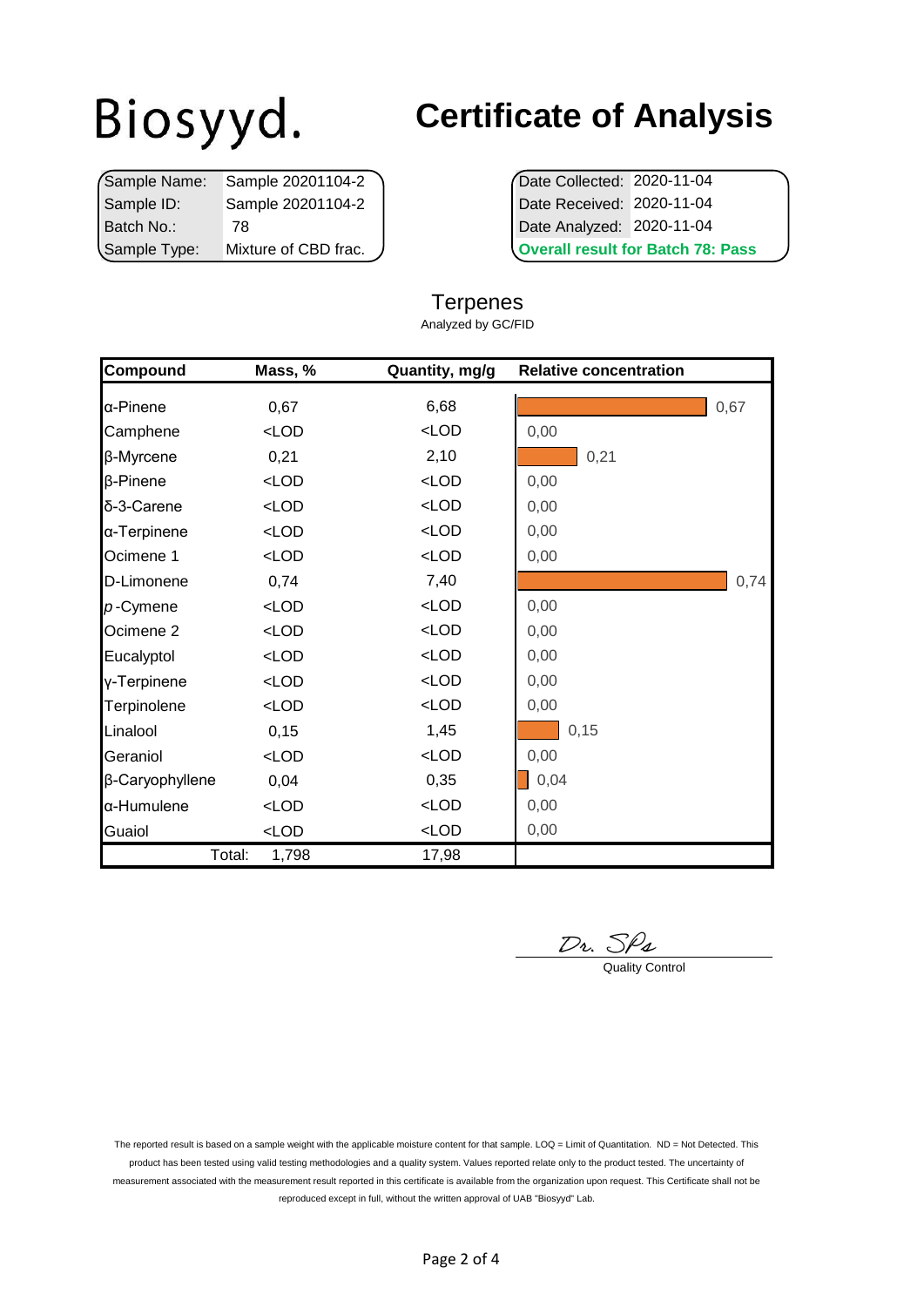|              | Sample Name: Sample 20201104-2 | Date Collected: 2020-11-04 |                                          |
|--------------|--------------------------------|----------------------------|------------------------------------------|
| Sample ID:   | Sample 20201104-2              | Date Received: 2020-11-04  |                                          |
| l Batch No.∶ | 78                             | Date Analyzed: 2020-11-04  |                                          |
| Sample Type: | Mixture of CBD frac.           |                            | <b>Overall result for Batch 78: Pass</b> |

| <b>Residual Solvents</b><br>Analyzed by GC/FID |    |                             |                                                                                                                     | <b>Pass</b>   | <b>Microbials</b><br>Analyzed by:<br>ISO 4833-1:2013; |      |      | <b>Pass</b>                     |
|------------------------------------------------|----|-----------------------------|---------------------------------------------------------------------------------------------------------------------|---------------|-------------------------------------------------------|------|------|---------------------------------|
| Element                                        |    | LOQ, PPM Limit, PPM ss, PPM |                                                                                                                     | <b>Status</b> | ISO 21527-2:2009;                                     |      |      |                                 |
| n-Pentane                                      | 58 | 500                         | <loq< td=""><td>Pass</td><td>ISO 9308-1-2014</td><td></td><td></td><td></td></loq<>                                 | Pass          | ISO 9308-1-2014                                       |      |      |                                 |
| Ethanol                                        | 58 | 500                         | <loq< td=""><td>Pass</td><td></td><td></td><td></td><td></td></loq<>                                                | Pass          |                                                       |      |      |                                 |
| Diethyl ether                                  | 58 | 500                         | <loq< td=""><td>Pass</td><td></td><td></td><td></td><td></td></loq<>                                                | Pass          |                                                       |      |      |                                 |
| Acetone                                        | 58 | 500                         | <loq< td=""><td>Pass</td><td><b>Component</b></td><td></td><td></td><td>Limit, CFU/g Mass, CFU/g Status</td></loq<> | Pass          | <b>Component</b>                                      |      |      | Limit, CFU/g Mass, CFU/g Status |
| 2-Propanol                                     | 58 | 500                         | <loq< td=""><td>Pass</td><td>Yeast</td><td>&lt; 10</td><td>&lt; 10</td><td>Pass</td></loq<>                         | Pass          | Yeast                                                 | < 10 | < 10 | Pass                            |
| 1-Propanol                                     | 58 | 500                         | <loq< td=""><td>Pass</td><td>Molds</td><td>&lt; 10</td><td>&lt; 10</td><td>Pass</td></loq<>                         | Pass          | Molds                                                 | < 10 | < 10 | Pass                            |
| Ethyl acetate                                  | 58 | 500                         | <loq< td=""><td>Pass</td><td>E. Coli.</td><td>N.D.</td><td>N.D.</td><td>Pass</td></loq<>                            | Pass          | E. Coli.                                              | N.D. | N.D. | Pass                            |
| 2-Butanol                                      | 58 | 500                         | <loq< td=""><td>Pass</td><td>Salmonella</td><td>N.D.</td><td>N.D.</td><td>Pass</td></loq<>                          | Pass          | Salmonella                                            | N.D. | N.D. | Pass                            |
| Isobutanol                                     | 58 | 500                         | <loq< td=""><td>Pass</td><td></td><td></td><td></td><td></td></loq<>                                                | Pass          |                                                       |      |      |                                 |
| n-Heptane                                      | 58 | 500                         | <loq< td=""><td>Pass</td><td></td><td></td><td></td><td></td></loq<>                                                | Pass          |                                                       |      |      |                                 |
| 1-Butanol                                      | 58 | 500                         | <loq< td=""><td>Pass</td><td></td><td></td><td></td><td></td></loq<>                                                | Pass          |                                                       |      |      |                                 |
| Propyl acetate                                 | 58 | 500                         | <loq< td=""><td>Pass</td><td><b>Mycotoxins</b></td><td></td><td></td><td>Pass</td></loq<>                           | Pass          | <b>Mycotoxins</b>                                     |      |      | Pass                            |
| 1-Pentanol                                     | 58 | 500                         | <loq< td=""><td>Pass</td><td>Analyzed by:</td><td></td><td></td><td></td></loq<>                                    | Pass          | Analyzed by:                                          |      |      |                                 |
| <b>Butyl</b> acetate                           | 58 | 500                         | <loq< td=""><td>Pass</td><td>SDP 5.4.4. CH.20</td><td></td><td></td><td></td></loq<>                                | Pass          | SDP 5.4.4. CH.20                                      |      |      |                                 |

#### **Certificate of Analysis**

| <b>Overall result for Batch 78: Pass</b> |  |  |  |  |  |
|------------------------------------------|--|--|--|--|--|
| Date Analyzed: 2020-11-04                |  |  |  |  |  |
| Date Received: 2020-11-04                |  |  |  |  |  |
| Date Collected: 2020-11-04               |  |  |  |  |  |

| <b>Pass</b>   | <b>IMicrobials</b><br>Analyzed by:    |        |                                 | $\overline{\mathrm{Pass}}$ |
|---------------|---------------------------------------|--------|---------------------------------|----------------------------|
| <b>Status</b> | ISO 4833-1:2013;<br>ISO 21527-2:2009; |        |                                 |                            |
| Pass          | ISO 9308-1-2014                       |        |                                 |                            |
| Pass          |                                       |        |                                 |                            |
| Pass          |                                       |        |                                 |                            |
| Pass          | <b>Component</b>                      |        | Limit, CFU/g Mass, CFU/g Status |                            |
| Pass          | Yeast                                 | < 10   | ~10                             | Pass                       |
| Pass          | <b>Molds</b>                          | $<$ 10 | $<$ 10                          | Pass                       |
| Pass          | E. Coli.                              | N.D.   | N.D.                            | Pass                       |
| Pass          | Salmonella                            | N.D.   | N.D.                            | Pass                       |
|               |                                       |        |                                 |                            |

| <b>Mycotoxins</b><br>Analyzed by:<br>SDP 5.4.4, CH.20 |   |                               |                                  | Pass.         |
|-------------------------------------------------------|---|-------------------------------|----------------------------------|---------------|
| Mycotoxin                                             |   | LOQ, PPB Limit, PPB Mass, PPB |                                  | <b>Status</b> |
| Aflatoxins                                            | 4 | 20                            | <loq< td=""><td>Pass</td></loq<> | Pass          |
| Ochratoxin A                                          |   | 20                            | <loq< td=""><td>Pass</td></loq<> | Pass          |

| <b>Heavy Metals</b><br>Analyzed by:<br>EN 14084:2003 |    | Pass                          |                                  |               |
|------------------------------------------------------|----|-------------------------------|----------------------------------|---------------|
| Element                                              |    | LOQ, PPB Limit, PPB Mass, PPB |                                  | <b>Status</b> |
| Arsenic                                              | 56 | 2000                          | LOO                              | Pass          |
| Cadmiun                                              | 56 | 820                           | <loq< td=""><td>Pass</td></loq<> | Pass          |
| Lead                                                 | 56 | 1200                          | <loq< td=""><td>Pass</td></loq<> | Pass          |
| Mercury                                              | 56 | 400                           | <loq< td=""><td>Pass</td></loq<> | Pass          |

 $\frac{D_2}{D_3}$  Quality Control

The reported result is based on a sample weight with the applicable moisture content for that sample. LOQ = Limit of Quantitation. ND = Not Detected. This product has been tested using valid testing methodologies and a quality system. Values reported relate only to the product tested. The uncertainty of measurement associated with the measurement result reported in this certificate is available from the organization upon request. This Certificate shall not be reproduced except in full, without the written approval of UAB "Biosyyd" Lab.